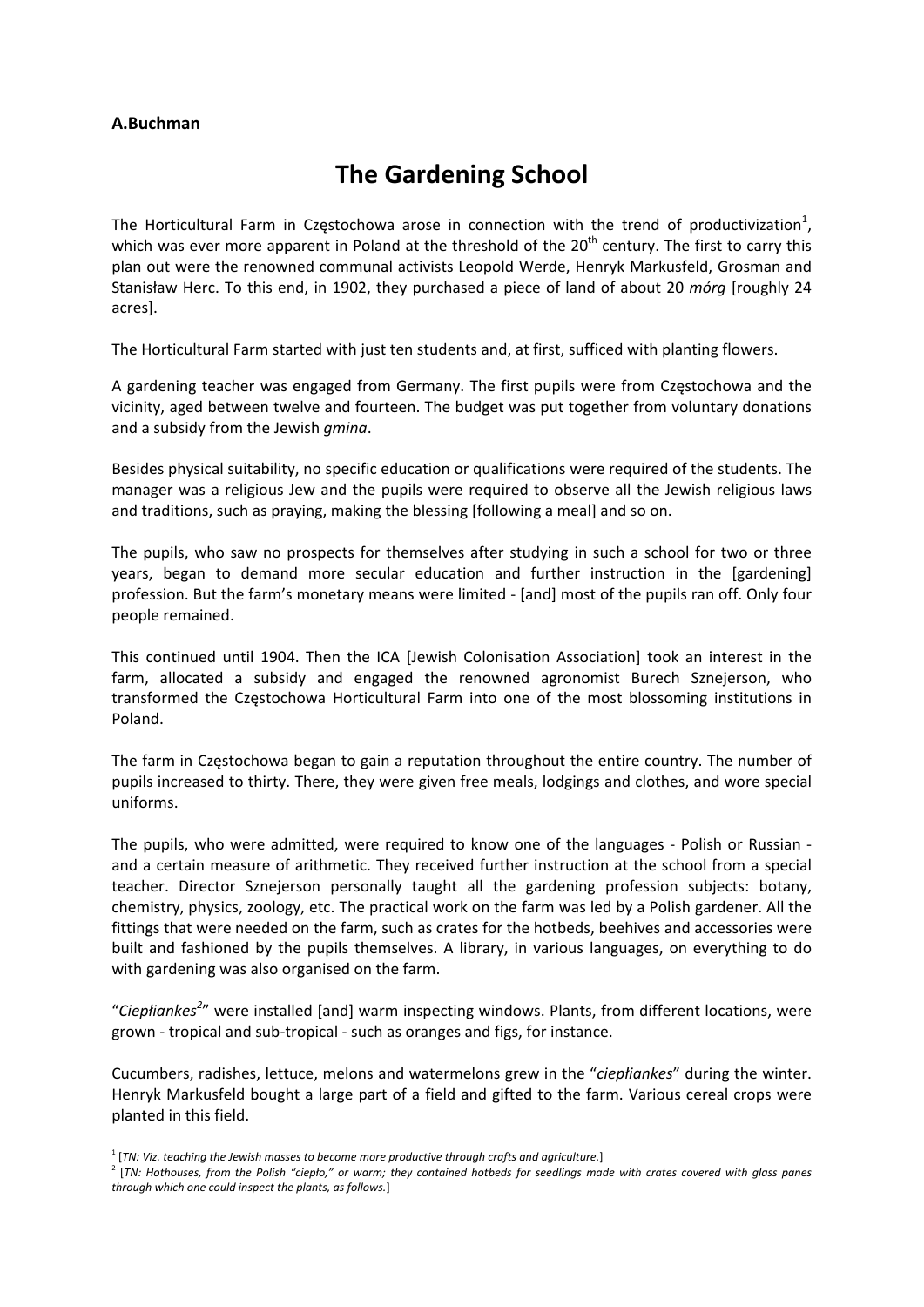A geographically diverse and abundant selection of fruit trees was planted. *Szczepki* [cuttings, grafts] were taken from these trees, from which wild<sup>3</sup> trees were grown. The cultivated trees were shipped in the tens of thousands all across Russian Poland.

A botanical garden was set up, with hundreds of plants from different lands.

All this costed over 6,000 roubles, which were provided by the ICA and the *gmina*. In order to open up a new source of income, a florist's shop was opened in Częstochowa.

The farm gained such renown in the planting world for its practical knowledge that the City gave parks over to it to organise - the park in Ostatni Grosz [and], later, also the municipal park for the exhibition in 1911.

In 1906, an orchard with hundreds of trees, as well as rose gardens, was set down [and] even a nursery for the summer plantings.

The farm's "*różarnia*" <sup>4</sup> made a strong impression amongst the Christian gardeners in Poland. It was a glasshouse for roses, with thousands of rosebushes of different varieties and with different blooming times. These roses were sent to florist's shops in Poland and were also shipped abroad.

In January, during the great frosts, the Częstochowa Jewish Horticultural Farm's first roses appeared. This harvest continued until May, when the roses began in the open gardens.



*General view of the farm*

There was also a special drying room for bulbs ‐ daffodils, tulips, lilies and various other flowers.

The Częstochowa Jewish Horticultural Farm participated in the World Exhibition in Częstochowa in 1911 and won one gold and ten silver medals.

The non‐Jewish gardeners were greatly displeased with the fact that the practical work on the farm was being managed by a Christian. Director Sznejerson, therefore, sent a few of the pupils to become

educated in the special cultures of planting, in order so that they should be able to manage the practical work themselves.

However, everything began to go downhill when, in 1913, Director Sznejerson left the farm. Other Jewish agronomists came, but no one could compare with Director Sznejerson in energy, idealism, knowledge and expertise.

With the outbreak of the First World War in 1914, many of the pupils travelled away. Those who remained continued working, with a small subsidy from the *gmina*.

<sup>&</sup>lt;sup>3</sup> [TN: This term may be used here literally, meaning new trees to be planted in the wild, but we must note that "wild" was also used in *Yiddish slang very much like "wicked" (i.e. first‐class) is used in English.*]

<sup>&</sup>lt;sup>4</sup> [TN: Although we have not been able to ascertain whether this was a word used in Poland at the time or was the name of this complex, it is evident from the context that it was a large glasshouse for roses with open-air gardens as well.]